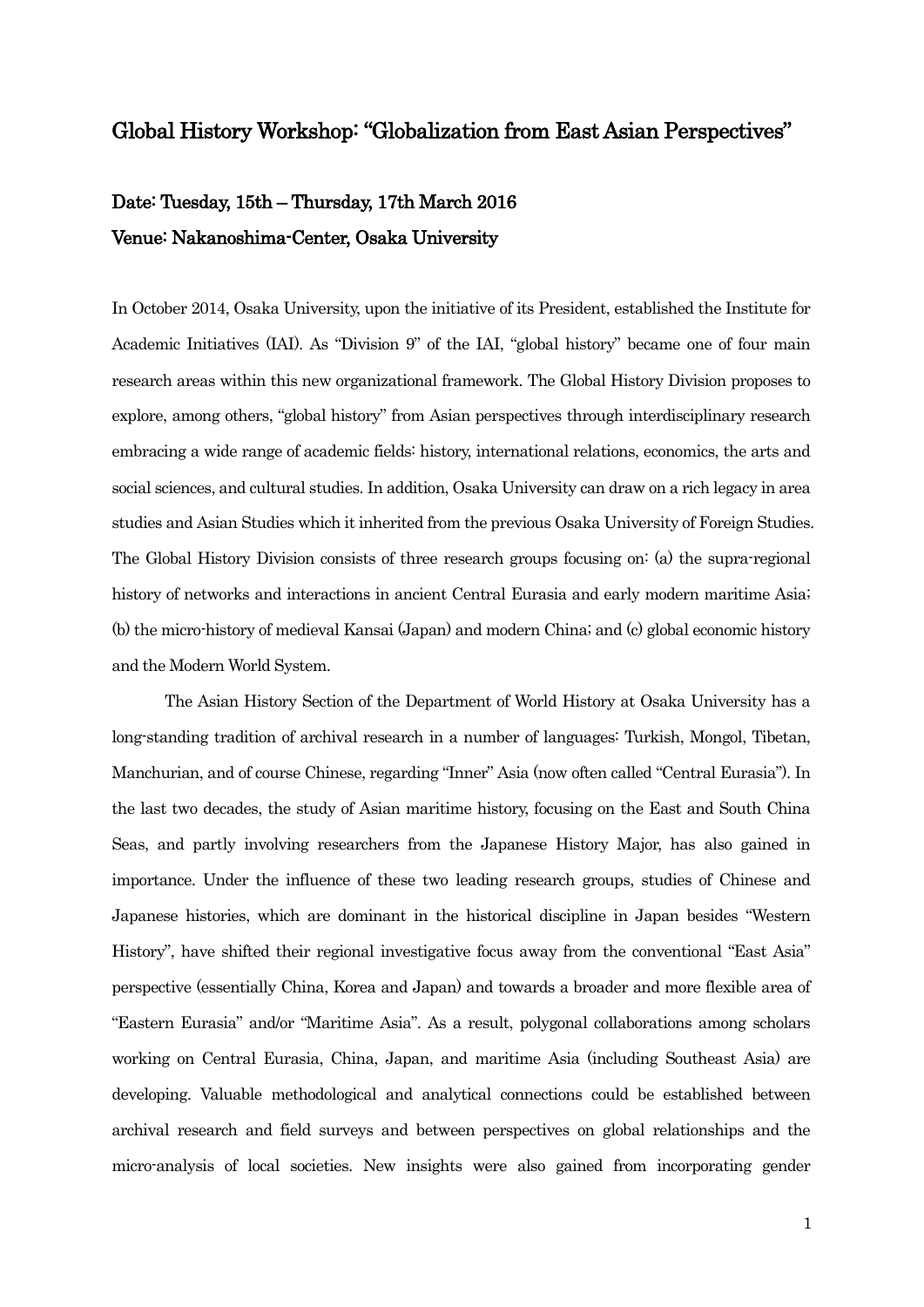perspectives. Important aspects of these collaborations will be introduced during the first day of the workshop, focusing on historical periods before the collapse of the Mongol Empire. In order to stimulate a wide-ranging discussion, the workshop will not confine itself to cover a single academic specialization, such as Central Eurasia or the Sinic World. Rather, global analytical frameworks will be introduced, including Victor Lieberman's global comparisons with "charter states" in Eurasia.

 The research of the global economic history group aims at investigating the modern and contemporary international economic order of Asia, among others through the collaboration with scholars from Britain and America and with Asian scholars from Korea, China and India. Relevant research areas include the role of hegemonic states in the transformation of the international order; the comparative study of empires from the "early-modern" period to the twentieth century; and the study of the historical origins of the "East Asian miracle".

By drawing on the expertise of these three groups of researchers, Osaka University offers perspectives on a long historical period, from ancient to contemporary times. In doing so, it hopes to be able to provide new and original insights into world and global history fromAsian perspectives.

## 15th March (Tuesday): Early-Globalization in Eastern Eurasia and Maritime Asia: Networks, States, Commerce and Religions

#### 9:00-12:30 Session I: the First Millennium CE

12:30-14:00 Lunch

### 14:00-17:30 Session II: Early Second Millennium and the Mongol Empire 18:00-20:30 Dinner

The first day deals with Eastern Eurasia and its adjacent maritime regions in the first and early second millennium.

The first session will cover the period prior to the 10th century. Various transnational interactions, networks and migrations will be examined within their ecological settings and against the background of often multipolar international relationships. The contributions will show the existence of pluralistic systems of authority and legitimacy which differ from a Sino-centric view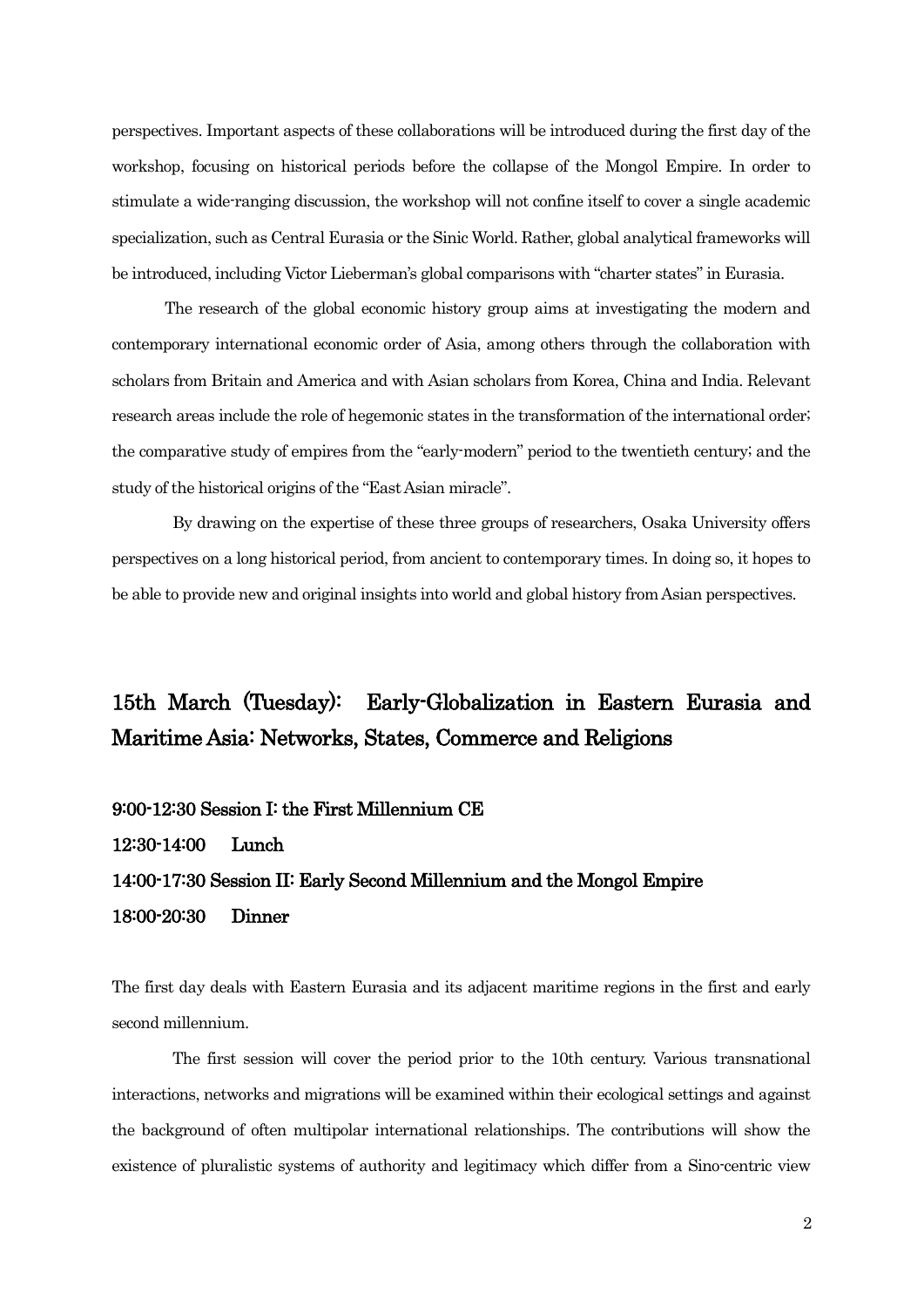based on Confucianism. Moreover, this research will provide evidence for the multiethnic composition of the Chinese Empire and the Sinic World from the Southern and Northern Dynasties to the Sui-Tang Period, rather than taking the view of a monolithic empire of the Han people. Ethnic diversity was common among many peoples, including Central Eurasian nomadic and oasis peoples. The revisionist view of the Sinic World, in turn, requires a fundamental revision of the histories of the "smaller empires" in contemporary Northeast Asia (present-day Northeast China, Korea and Japan).

Regarding human networks and migration, a close analysis of the eastward expansion of the Sogdian people will be offered. The analysis will not only emphasize their famous commercial expansion but also advance an argument about their military activities in alliance with Turkish nomadic powers. In relation to religious networks, not only Buddhist but also Manichaeist networks will be examined by paying attention to the role of both diplomacy and politics. As for questions of the state and its authority, a revision of the Tang-model of state formation in Japan will be suggested. A comparison between Central Eurasian oasis and maritime Asian port cities will also be made based on ecological and social settings in order to shed light on the influences of global interactions. Fascinating evidence on written sources and their formats, such as Dunhuang and Turfan documents, Tang epitaphs, diplomatic correspondence between East Eurasian monarchs, and Japanese and Korean wooden strips, will be included in the papers on Central Eurasia, China and Japan. The contributions on maritime Asia, meanwhile, will importantly incorporate knowledge from archeology and area studies.

The second session covers the period from the 10th to the 14th century, and will be based on sources in a range of languages, including Mongol, Turkish, Arabic, Sino-Vietnamese, Japanese and Korean, in addition to evidence from archeology and field surveys. First, the political and diplomatic history of Eastern Eurasia prior to the 13th century will be examined against the background of multipolar international relationships between large empires like those of the Khitans and the Song and other, smaller ones. The analysis of diplomatic letters and ceremony promises fresh insight. Second, commercial and human networks will be examined with the case of the Muslim diaspora in the China Seas. These networks often left traces in hybrid cultural identities and international trade in which the Islands of Japan were involved. Third, the epoch-making characteristics of the Mongol Empire will be discussed. Here topics include the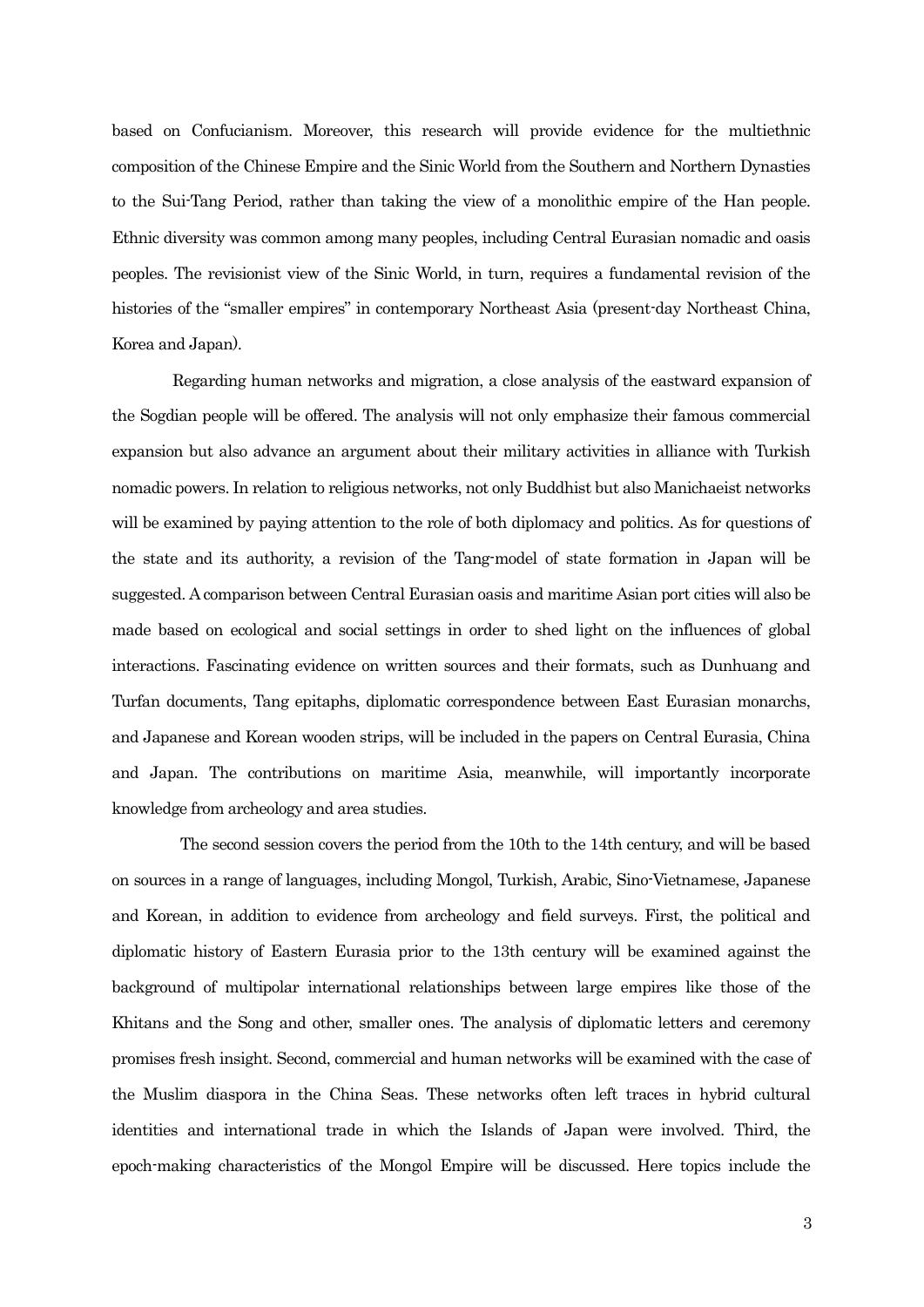analysis of polycentric military, political, and social systems, and of multilingual, though highly standardized systems of communication.

The discussions will also pay due attention to the unique positions and evolution of middle-sized agrarian states in the region, such as Japan, Goryeo (Korea) and Dai Viet (Vietnam).

 In conclusion, a general discussion on the "Fourteenth Century Crisis" will be organized. This discussion will cover political and socio-economic change but also incorporate hitherto neglected perspectives on gender, the family, and climatic change, among others.

### 16th March (Wednesday): Early-Modern Globalization and East Asia

# 9:00-12:00 Session III: Big Games and Small Games in Early-Modern East Asia 12:00-13:30 Lunch 13:30-16:00 Session IV: Daily Lives and the Making of Early-Modern Empires

Recent scholarship has made an effort to incorporate Asian experiences into a "global" history of economic, political, military, cultural, and social dynamics by taking a long-term perspective. Nonetheless, the exchange of views between experts of "global history" and "local" histories is still limited. Historians specializing in "the local" hardly have the ambition to present their empirical studies in the context of "global" issues. In turn, many historians of "the global" rarely venture into the archives and instead base their analysis on the in-depth research of regional specialists. This is notably the case with the historiography of the continental and maritime world of Eastern Eurasia. Even after the "California School" presented revisionist views challenging the Eurocentrism of received studies on globalism, the latter continued to adhere to an analysis along the lines of an East-West binary.

The second day of the workshop sheds light on how daily lives in this region were sustained, manipulated, and institutionalized under the rule of, or through mutual negotiation among polities of various sizes. Under the term "empire-ness", the contributors propose a range of issues for discussion. Here, the term empire does not necessarily connote a despotic polity that is large in size, oppressive to those who ruled, and prone to military expansionism. Rather, the concept will be used heuristically, not typologically. This enables us better to understand how polities tackled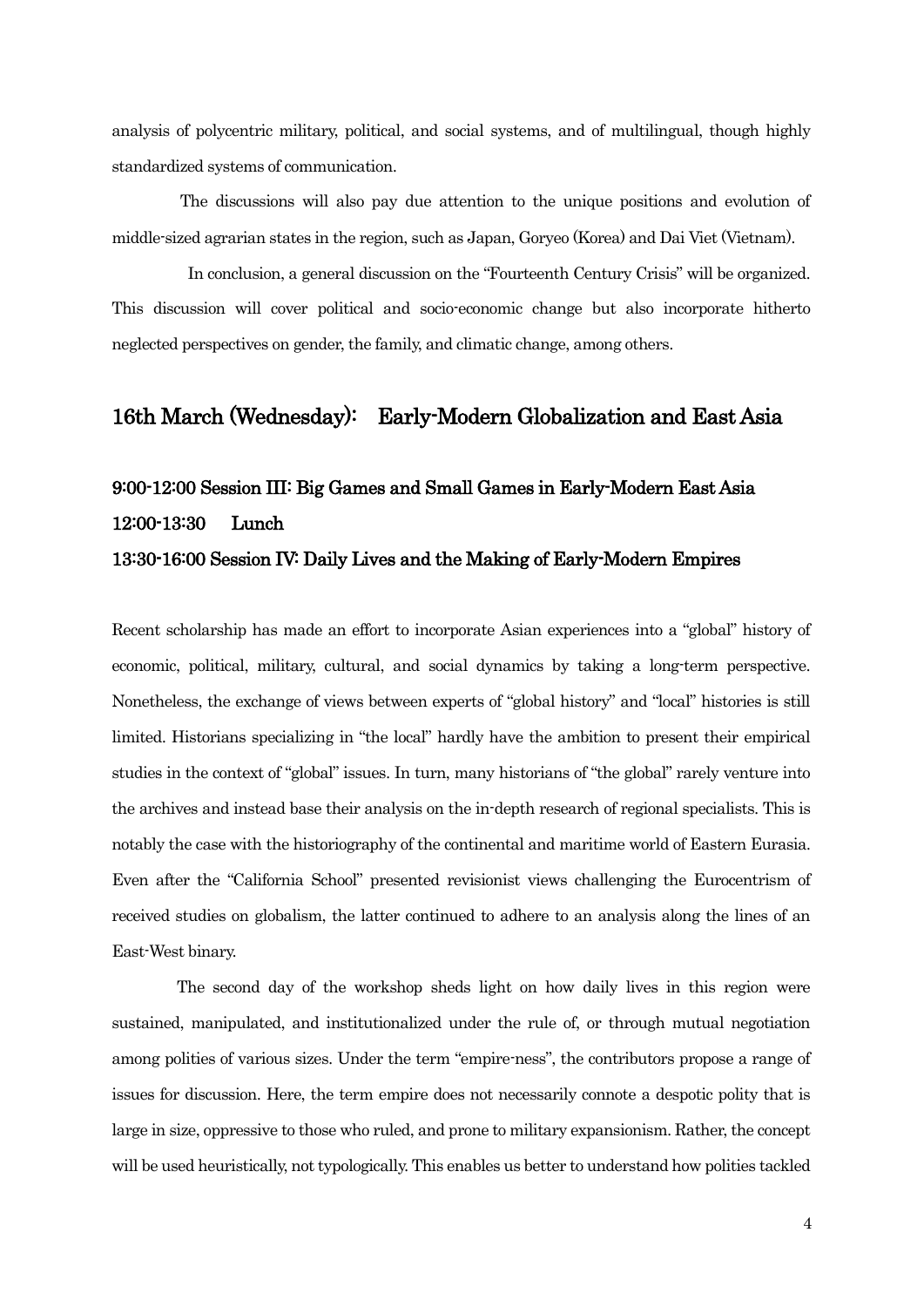the thorny task of establishing or strengthening their regime surrounded by linguistically and religiously diversified social groups.

After the fourteenth century, when the gigantic Mongol Empire abandoned its territory in China proper, the Ming Empire set out to assume the status of presiding over the social order, physical distribution, and military control in a geographically vast territory. Importantly, there is evidence for such political behavior in many polities, including Japan, Choson Korea, and Viet-nam, especially during the seventeenth century when, as a consequence, the Manchu rulers prevailed in the fierce competition with their rivals.

In short, it will be suggested that empire is an elastic (though not strict, at present) notion to describe social cohesions, somewhat different in form from those within present nation-states. At the same time, one can also address issues, such as the relationship between global hegemony and nation-building. Only in this way, can one make useful comparisons between polities, from a different perspective than that of self-contained nation-states. Empires were without exception confronted with the arcane task to "incorporate" diversified social groups and to cope with an increasingly fluidizing global environment, notably enhanced by expanding trade and the in-flow of silver bullion. Thus, the historical world in the eastern part of Eurasia is understood as an arena where daily negotiations between, and the institutionalization of diverse actors, including village headmen, tribal chiefs, officials, and even imperial households, were (and are) taking place in a nested form.

From this perspective, Session III, will focus on the "macro-sphere" of empires, namely politics, diplomacy, foreign trade, governmental finance and war-making. Session IV, turns to the "micro-level": subjects, including the village community, agriculture, population behavior, and famine relief.

# 16:30-18:30 Session V: Junior Scholars Session (subject to change, depending on the number of applications)

## 17th March (Thursday): Modern and Contemporary Globalization from East Asian Perspectives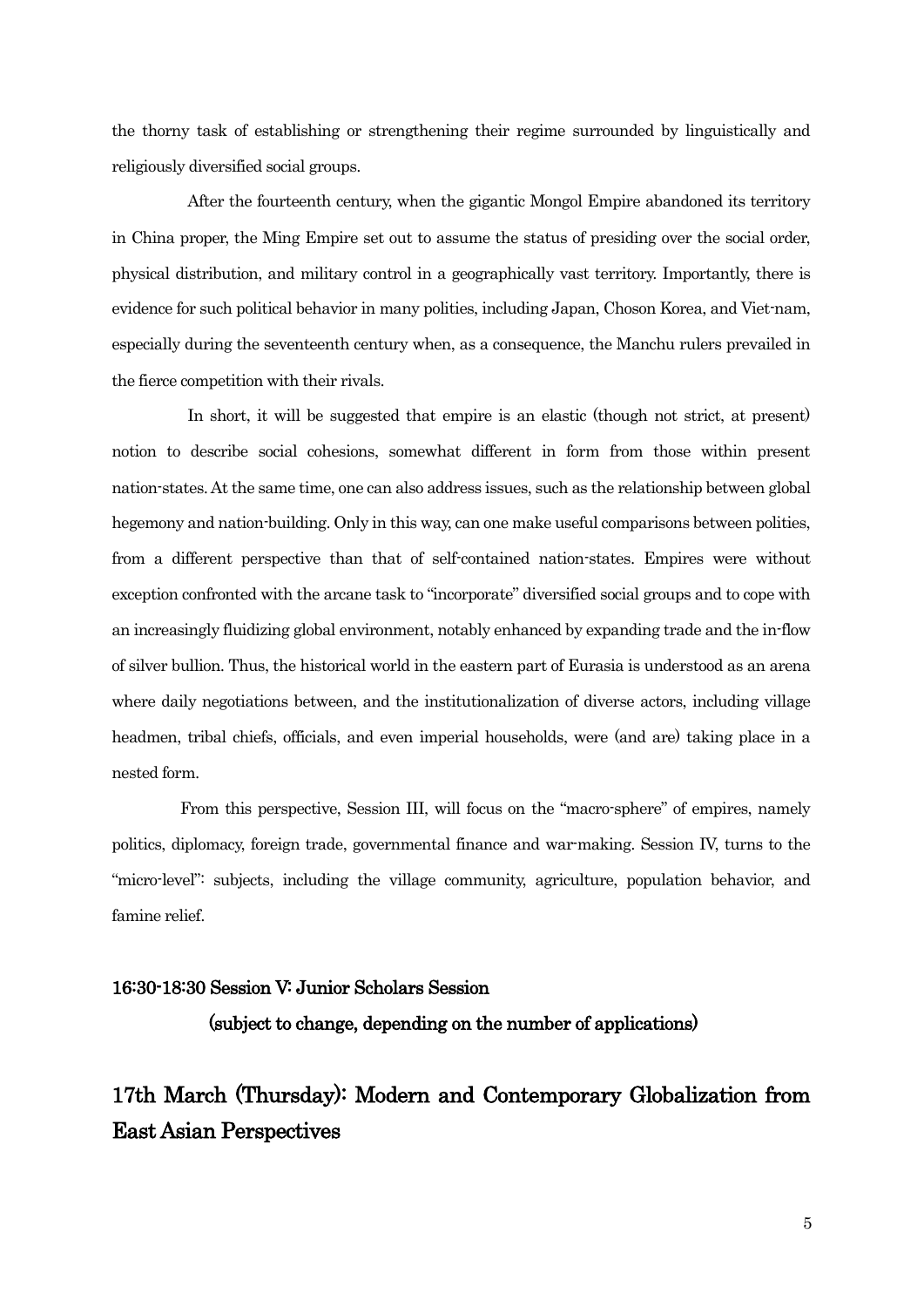9:00-12:30 Session VI: Reconsidering the Nineteenth Century:

The Reassessment of "Agricultural Development" in South and Southeast Asia in the Nineteenth Century from the Perspective of Global History

12:30-14:00 Lunch

### 14:00-17:30 Session VII: Historical Origins of the "East Asian Economic Resurgence" 18:00-21:00 Farewell dinner

The final day of the workshop will focus on modern and contemporary globalization from East Asian perspectives. At the turn of the second millennium in 2000, new research trends of global history attracted attention, mainly focusing on the reevaluation of Asia's position in the world. Two studies gave a strong impetus to the debate: Angus Maddison, The World Economy: a millennial perspective (OECD, 2001), and, in a provocative manner, Kenneth Pomeranz, The Great Divergence—China, Europe, and the Making of the Modern World Economy (Princeton, 2000). The publication of these two books led to the reconsideration of the "Early-Modern period" or the "Long Eighteenth Century" based on comparisons between Europe and Asia. The panels on 17th March will discuss relevant issues. The focal shift in the world economy from the trans-Atlantic world to the Asia-Pacific also requires reconsidering the nineteenth century from Asian perspectives. These problems will be addressed in Session VI.

At the first workshop of this consortium at Princeton, the theme was the reconsideration of "the 1860s" within global history. Traditionally, the nineteenth-century has been characterized as the "European Century", or the century of European-centered globalization. It is no coincidence that E.J. Hobsbawm wrote three influential volumes on "the Long Nineteenth Century". The Princeton workshop was heavily influenced by two important books on the nineteenth century: C. Bayly, The Birth of Modern World 1780-1914 (Blackwell, 2004), and Juergen Osterhammel, The Transformation of the World: A Global History of the Nineteenth Century (2009, English version: Princeton University Press 2014). Both books offer stimulating European interpretations on the nineteenth century, and it is a truism that Western Europe occupied a dominant position at the core of the Modern World System. Nonetheless, Asian initiatives in economic development during the second half of the nineteenth century still need to be fully explored.

This panel reconsiders the historical significance of "agricultural development" in Asia. In